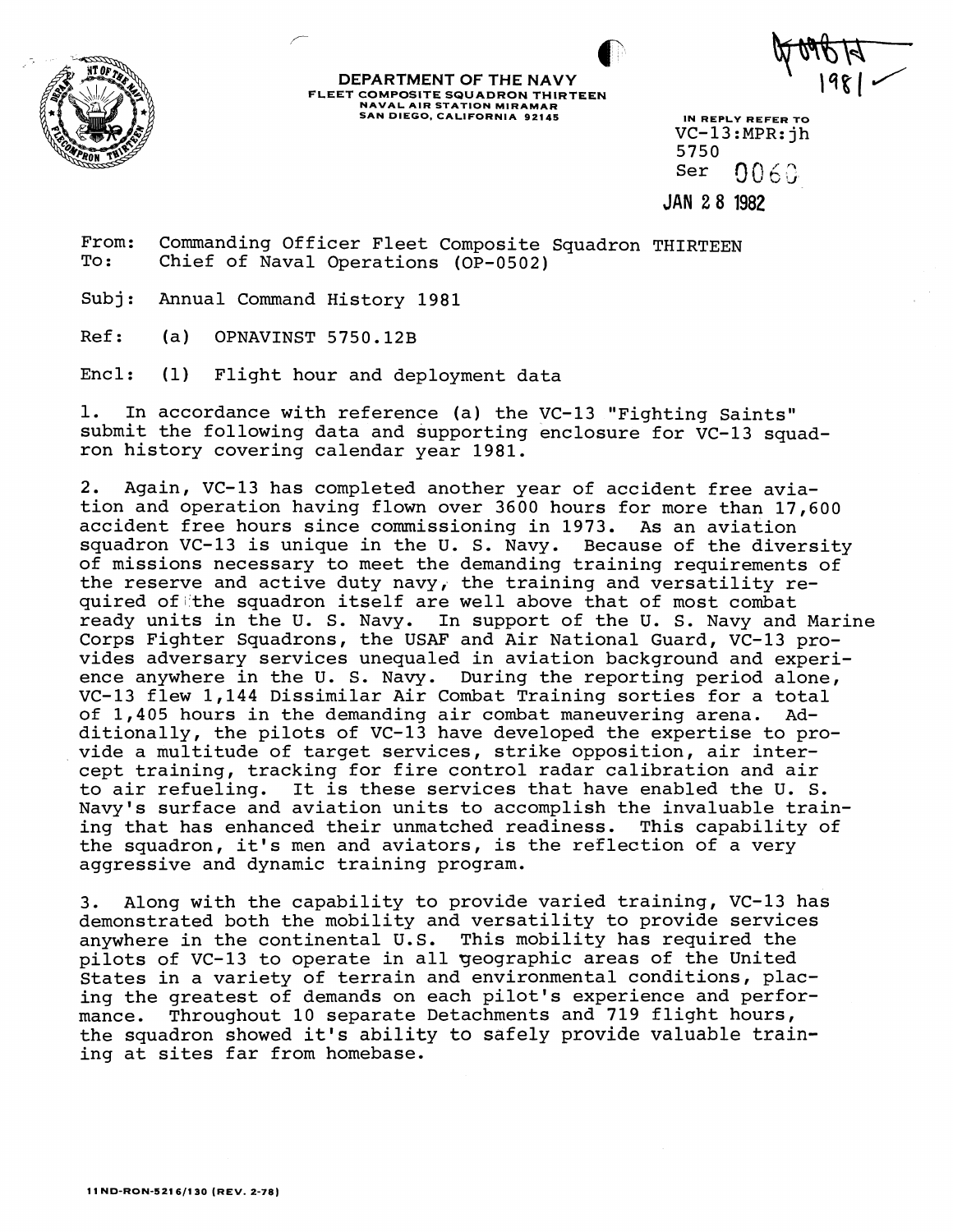$VC-13:MPR:jh$ 5750

**TEL LOCEDES** 

Subj: Annual Command History

4. Since the decommissioning of Fleet Composite Squadron SEVEN, VC-13 has undertaken a very aggressive flight hour program, demanding in excess of 300 flight hours per month in direct training support of the U. S. Naval Fleet. This program is accomplished with a complement of 12 SAR and 5 TAR aviators in VC-13 and the additional support of 9 SAR aviators of VC-885. The total commitment to meet the obligations of this program have required the pilots of the squadron and SRU to volunteer for additional active duty service throughout the year.

5. Summary. VC-13 has completed a very demanding and rewarding year. The officers and men have professionally executed primary and secondary goals and significantly contributed to the overall training and readiness of the U. S. Navy.

**The Same Tarty** 

MP Rus

M. P. RISHEL By direction

Copy to: NARU, PA0